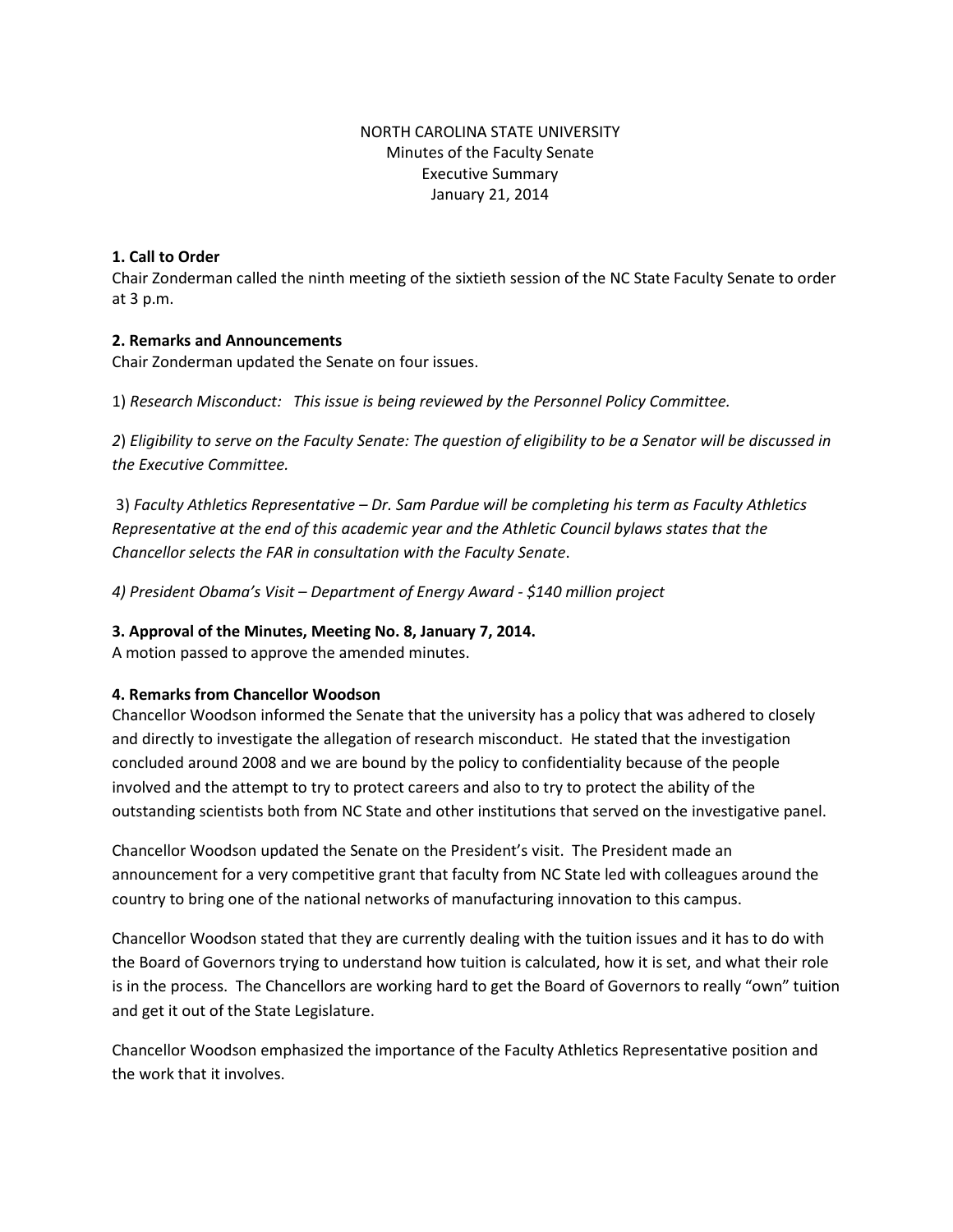Chancellor Woodson announced that the Founders Day celebration will be March 3.

## **5. Questions and Comments for Provost Arden**

Provost Arden took questions from the Senate.

Provost Arden announced that the university will be operating on Status 3 during the expected inclement weather.

## **6. Presentation – Ben Jenkins, Chair of the Board of Trustees**

Chair Jenkins provided an update on 5 goals that he hopes to achieve for the university within a seven to ten year period. He also shared work streams that he feels are important in achieving those goals.

Those goals include being ranked as a top 25 public university in the country, achieving AAU membership status, STEM related colleges and departments would be ranked in the top ten against their peers, NC State would be ranked in the top ten for federally funded research grants and NC State's academic story would be well known and respected throughout the country.

## **7. Old / New Business**

*Resolution on Transfer of Tuition Waivers for Dependents of Faculty and Staff*  The second reading of the resolution was postponed until the next meeting.

Chair Zonderman announced that Suzan Nutter, Vice Provost and Director of Libraries will present at the next meeting.

### **8. Adjourn**

A motion passed to adjourn the meeting at 4:21 p.m.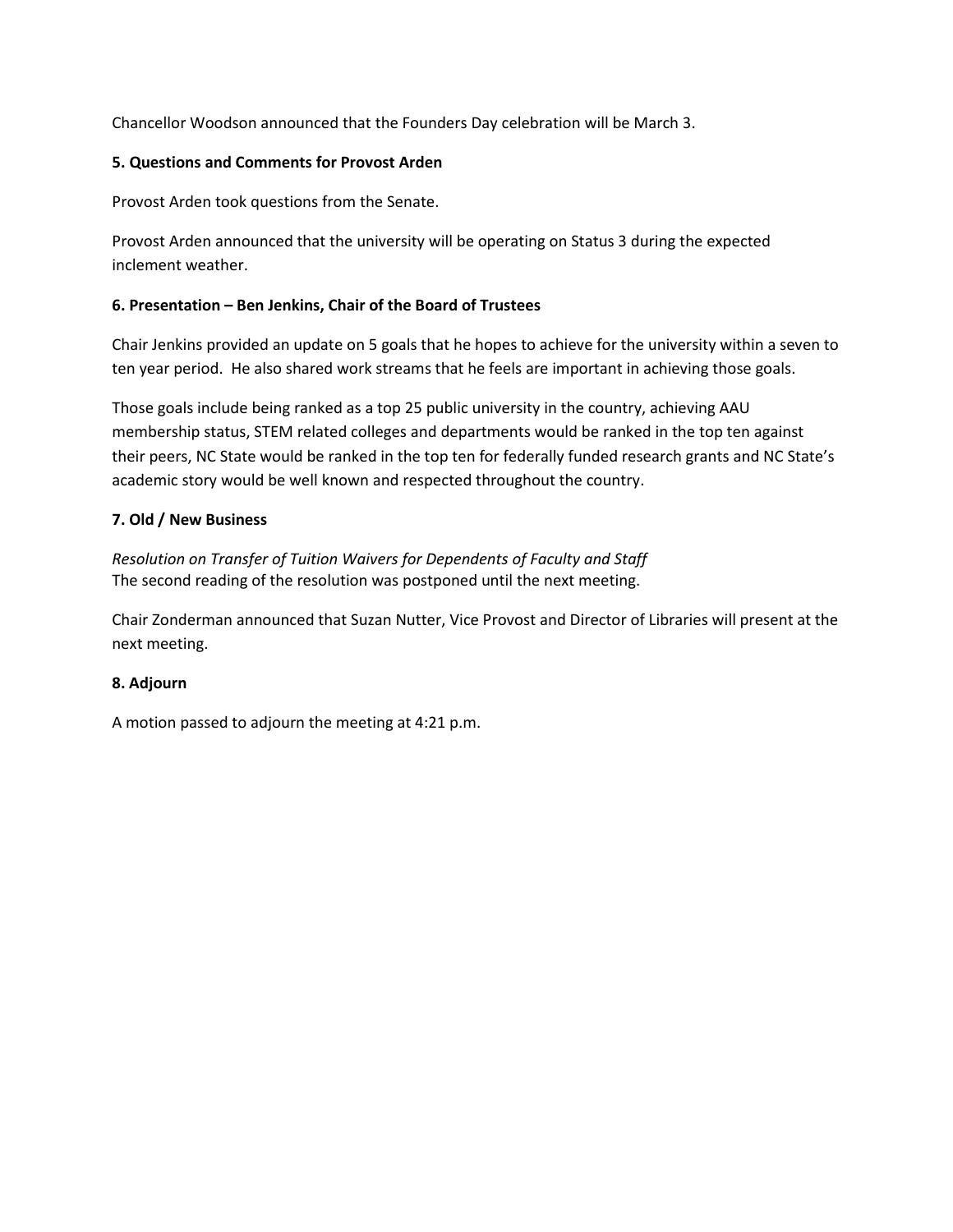### NORTH CAROLINA STATE UNIVERSITY Minutes of the Faculty Senate

# Regular Meeting No. 9 of the 60<sup>th</sup> Session: Faculty Senate Chamber January 21, 2014

**Present:** Chair Zonderman, Immediate Past Chair Kellner, Secretary Daley, Provost Arden; Parliamentarian Weiner; Senators Aday, Bernhard, Bird, Borden, Bourham, Devetsikiotis, Heitmann, Holden, Knopp, Knowles, Krause, Laffitte, J. Moore, Morgado, Penrose, Rucker, Tyler, Williams

**Excused:** Senators Aspnes, Bartlett, Bradley, Edwards, Fleisher, Funkhouser, Lunardi, Nfah-Abbenyi, Spontak

**Absent:** Senators, Ade, Allaire, Baumer, Fuentes, Lucia, Marks, M. Moore, Sztajn

G**uests:** Chancellor Woodson; Justine Hollingshead, Director, GLBT Center; P. J. Teal, Chancellor's Office; Eileen Goldgeier, Office of General Counsel; Ben Jenkins, Chair of the Board of Trustees

## **1. Call to Order**

Chair Zonderman called the ninth meeting of the sixtieth session of the NC State Faculty Senate to order at 3 p.m.

## **2. Remarks and Announcements**

Chair Zonderman updated the Senate on four issues.

1) *Research Conduct in the Chemistry Department:* The faculty sent an issue of concern to the Executive Committee in the fall on the larger question of the university policy regarding how misconduct is investigated and dealt with. That issue is now being reviewed by the Personnel Policy Committee.

2) *Eligibility to serve on the Faculty Senate:* The Executive Committee has decided to interpret the issue broadly and say that the question of eligibility to be a Senator will be discussed in the Executive Committee.

3) *Faculty Athletics Representative:* Dr. Sam Pardue will be completing his term as Faculty Athletics Representative at the end of this academic year and the Athletic Council bylaws states that the Chancellor selects the FAR in consultation with the Faculty Senate. The Chancellor is open to the idea that the Senate forms a screening committee to select candidates for him to choose from. The Executive Committee will serve as the screening committee and will send three candidates to the Chancellor for him to make a selection.

Chair Zonderman offered congratulations for last week's events of having the President of the United States on campus and the announcement that the university is going to be receiving a \$140 million project. He stated that it is a win for the citizens of the state and a win for graduates and students.

# **3. Remarks from Chancellor Woodson**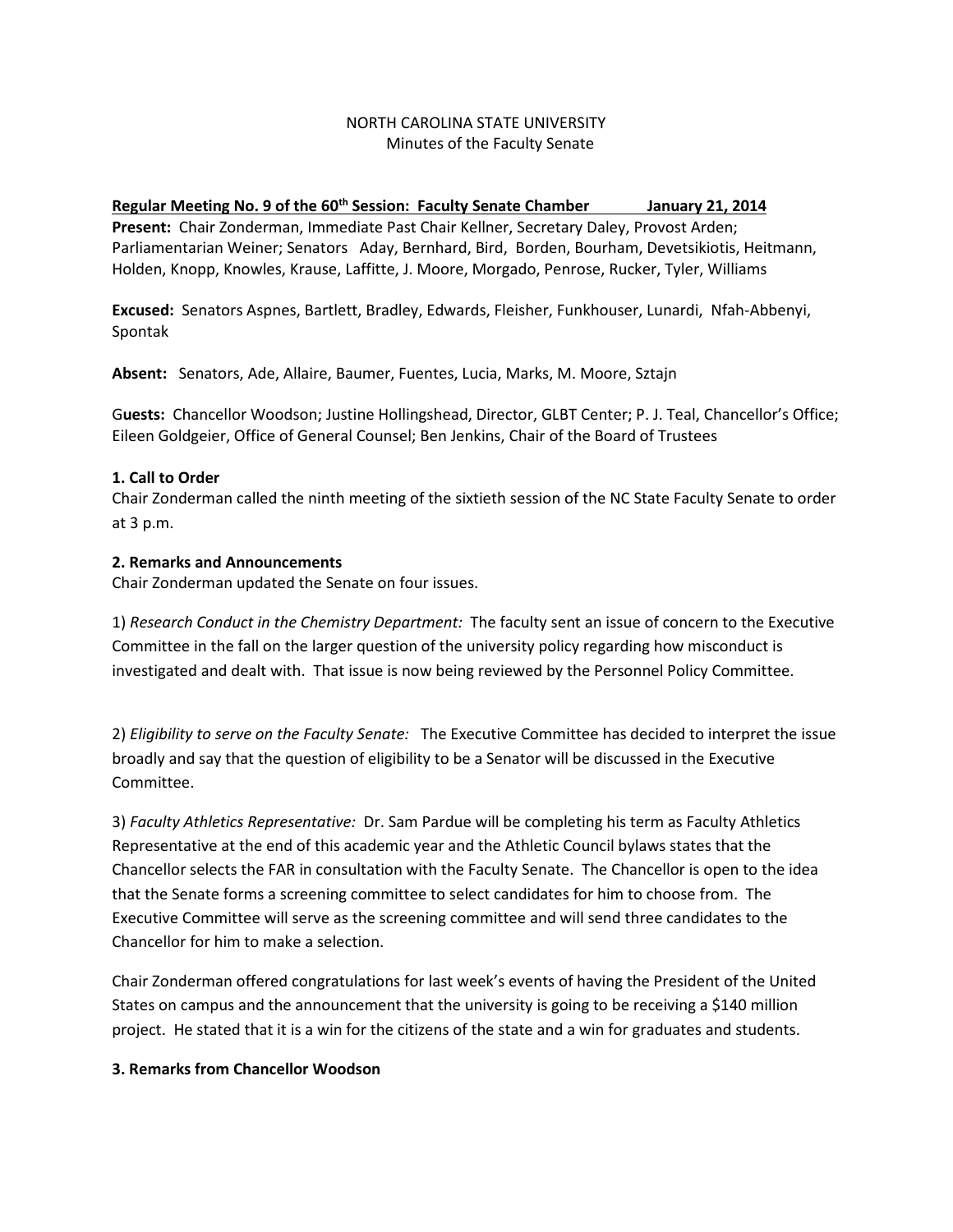Chancellor Woodson stated that the university has a policy and it is a policy that was adhered to closely and directly to investigate the allegation of research misconduct. That investigation concluded around 2008 and we are bound by the policy to confidentiality, because of the people involved and the attempt to try to protect careers and also to try to protect the ability of the outstanding scientists both from NC State and other institutions that served on the investigative panel. Unfortunately that report was released to the N&O and is available online for anyone who would like to read it.

Chancellor Woodson stated that we are going to stick to our policy which requires confidentiality. The report has been turned over to the inspector general of the National Science Foundation, which are our obligations. They have not acted on it in any formal way, so as a result of that we are still bound to confidentiality.

Chancellor Woodson stated that last week was amazing and it is fantastic to get the President of the United States on your campus any time. The President made an announcement for a very competitive grant that our faculty led with colleagues around the country to bring one of the national networks of manufacturing innovation to NC State. The Federal Government was competing for three of those, one from the Department of Energy, two from the Department of Defense. NC State won the Department of Energy award, \$70 million from DOE and a matching \$70 million from the private partners that are a part of the institute including \$10 million from the State of North Carolina.

Chancellor Woodson stated that the biggest issue that they are dealing with right now is the tuition issues and it has to do with the Board of Governors trying to understand how tuition is calculated, how it is set, and what their role in the process is. The Chancellors are working hard to get the Board of Governors to really "own" tuition and get it out of the State Legislature, get it separated from appropriation, so that the state legislation give campuses the appropriation that they feel is appropriate and that the Board of Governors set tuition based on market and based on the needs of each of the campuses. The current policy is essentially tuition is an off set of state appropriations.

Chancellor Woodson stated that one of the long term solutions for more predictability in our financing is to separate the two funding streams and to keep tuition in control of the university system and the Board that has been elected by the General Assembly.

Chancellor Woodson announced that the next meeting of the Board of Trustees has been moved because of conflicts.

Chancellor Woodson stated that the Faculty Athletics Representative is a very important position. It is important because it's the voice of the faculty to athletics. They are involved in a lot of work across the university and they are the face of the academic part of athletics to the conference, so it's important that we select a FAR that respects our values as an institution, understands the critical role athletics can play in the institution, and understands the critical deed of representing us to the broader ACC community, which is a great conference.

Chancellor Woodson announced that the Founders Day celebration will be March 3.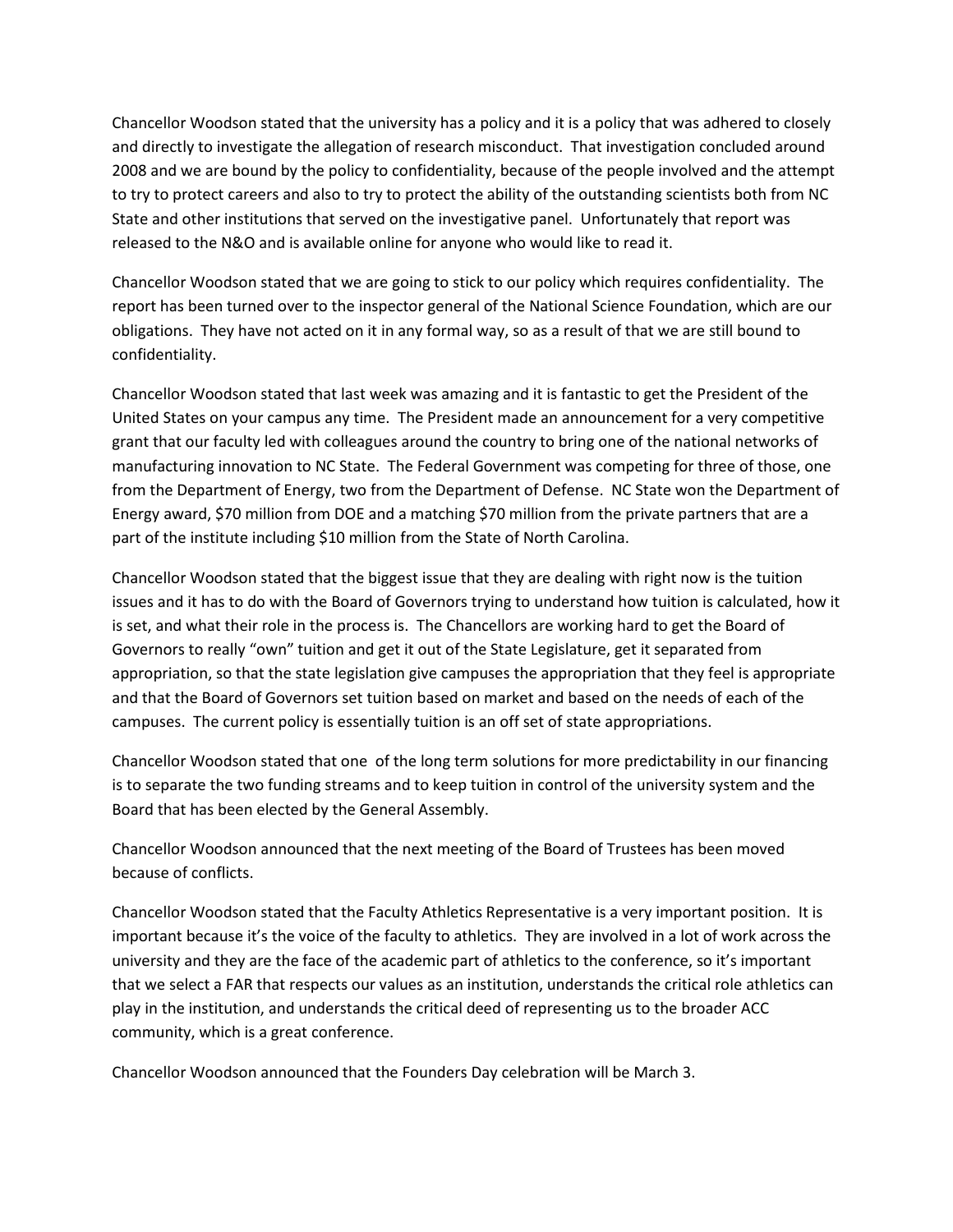### **4. Questions and Comments for Provost Arden**

*A faculty member stated that we have discussed in the Senate and in the Executive Committee some of the one- time personnel anomalies that come up in the change from PAMS to COS and the movement of people between CALS and the COS. These one- time anomalies do arise in other places as well and it has been my impression that we have just generally decided to be flexible in all of this, figuring that there is no clear solution to the problem of who is where, when they have gone through a six year period and one college moving to another and etc. Would you comment and confirm that sense.* 

Provost Arden stated that there are some issues that have to be dealt with. Most importantly are the issues of promotion and tenure. One of our concerns all along was we didn't want faculty being disadvantaged and so we are being very liberal with respect to tenure roll backs. He stated that he thinks it is important when looking at that situation to really give every benefit of the doubt to untenured Associate Professors .

Provost Arden announced that because of the expected inclement weather, classes and events scheduled after 5 p.m. this evening and before 10 a.m. tomorrow are canceled. The university will be operating on Status 3.

# **5. Presentation – Ben Jenkins, Chair of the Board of Trustees**

Chair Jenkins stated that he is thrilled and honored to be Chair of the Board of Trustees and noted that he served four years as a member of the Board prior to serving as chair.

Chair Jenkins stated that he thinks higher education is different from business but he sees a lot of similarities. Higher education and baseball are all about people, talent, and teamwork and NC State has them all. That teamwork is driving NC State to the destination of being a great institution. The Board of Trustees and the Board of Visitors enjoy supporting that transition effort and the Boards of the various colleges are proud and enjoy the work to support the move from being very good to being very great.

Chair Jenkins stated that because of his involvement with NC State he has set 5 goals for the university with a time frame of from seven to ten years. .

- The first goal is to be ranked as a top 25 public university in this country
- To achieve AAU membership status
- Within the STEM related colleges and departments that each college and department would be ranked in the top ten against their peers.
- Within the world of non-medical schools and universities that we would be in the top ten in other groupings for federally funded research grants.
- NC State's academic story is well known and well respected throughout this entire country, that it is no longer the best kept secret in higher education.

Chair Jenkins stated that he is confident that NC State can achieve those goals, so he shared the following work streams that he feels is important to get there.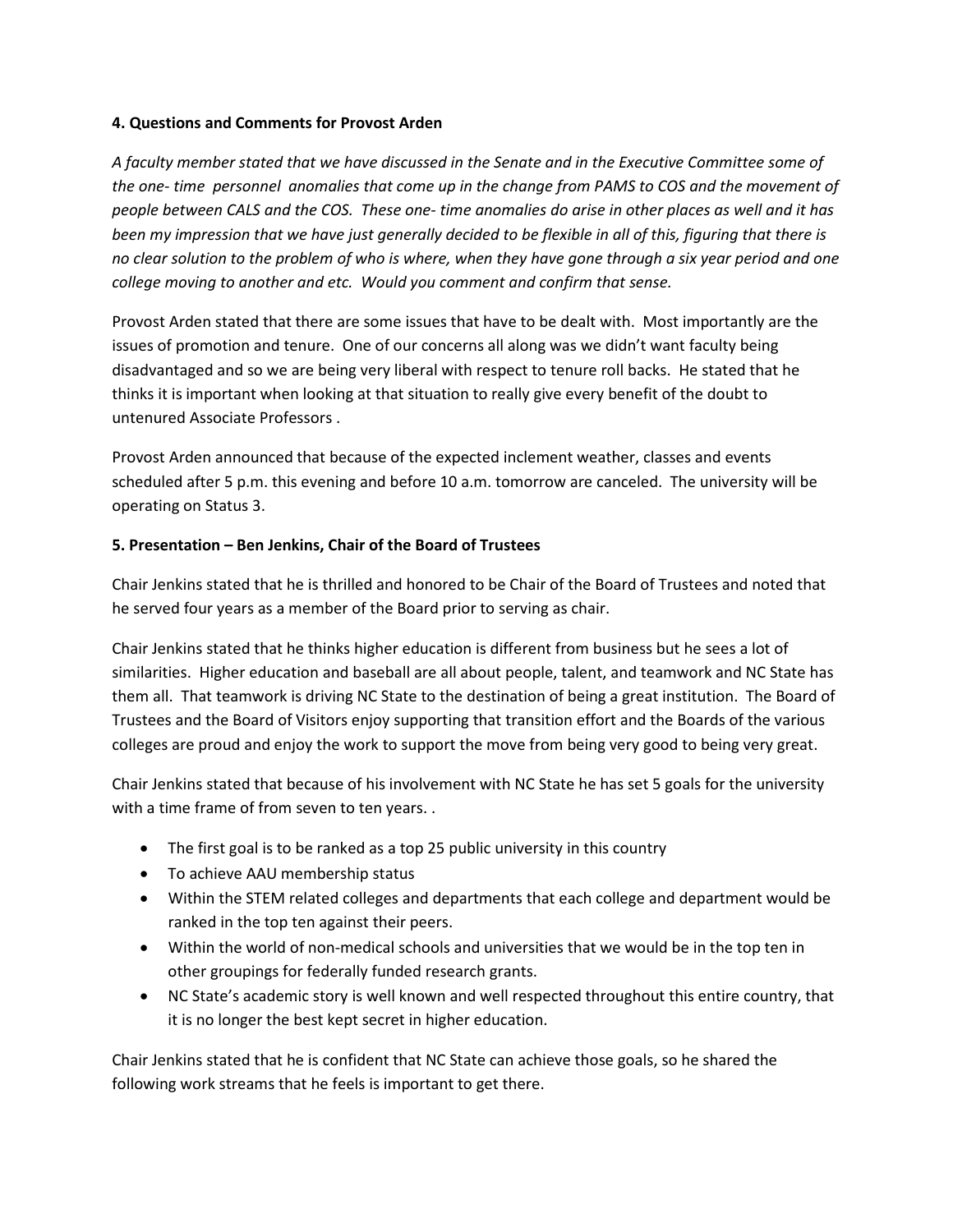- 1. The Chancellor, Provost, Deans, and Faculty strategic plan, which is the basis for moving the university.
- 2. Holding on to top leaders and faculty is very important. Having a good understanding of what makes up competitive conversation.
- 3. For NC State to be in the top 50 of all institutions of higher education in this country, public and private and performance area that here fore if you go back ten years that we have not been strong in, which is private fundraising.

Chair Jenkins stated that it is almost a perfect collation between a history of great fundraising and great academic performance. If you want to be a great university, private fundraising can lead to great academic success.

Vice Chancellor for Advancement, Nevin Kessler previously did a great job and built a well thought out and designed program with strong infrastructure and good strategic. We will now have a new Vice Chancellor for Advancement probably with different skills. For the first time ever NC State in 2012 and 2013 was among the top 50 of all institutions, public and private for private fund raising. Our current endowment is in the \$750 to 800 million level and that will fund about 21,000 per student.

Chair Jenkins stated that if we can maintain fundraising at the 2012, 2013 level for the next ten years and have the same STEM rates and the same investments, that should equate an endowment of a little more than \$2 billion, which is money that can be used to further attract students. It's money that can be used to obtain good faculty and attract good faculty and it's money that can be used to invest in really important and game changing infrastructure, that we can expect state government to give us.

- 4. Building an enterprise wide risk management and compliance system. All universities have hiccups and missteps and mistakes. The trick is to be able to identify them quickly and get them corrected.
- 5. To build a brand identity that people can recognize throughout the country.

Chair Jenkins stated that we want people all over to understand NC State and to associate us with excellence. And we want business leaders, academic leaders, students, parents, guidance counselors, all to have great confidence in NC State and great respect for it, and so building that brand identity is not a one or two year plan, it is probably a ten year plan.

Chair Jenkins stated that he thinks NC State is uniquely positioned as a university to be able to make that move. We have real strength in those subject areas that the country cares about today.

"We have a superb leadership and faculty and I believe this is one set of goals that we will reach. The foundation is perfectly set to make that move from being good to being great. "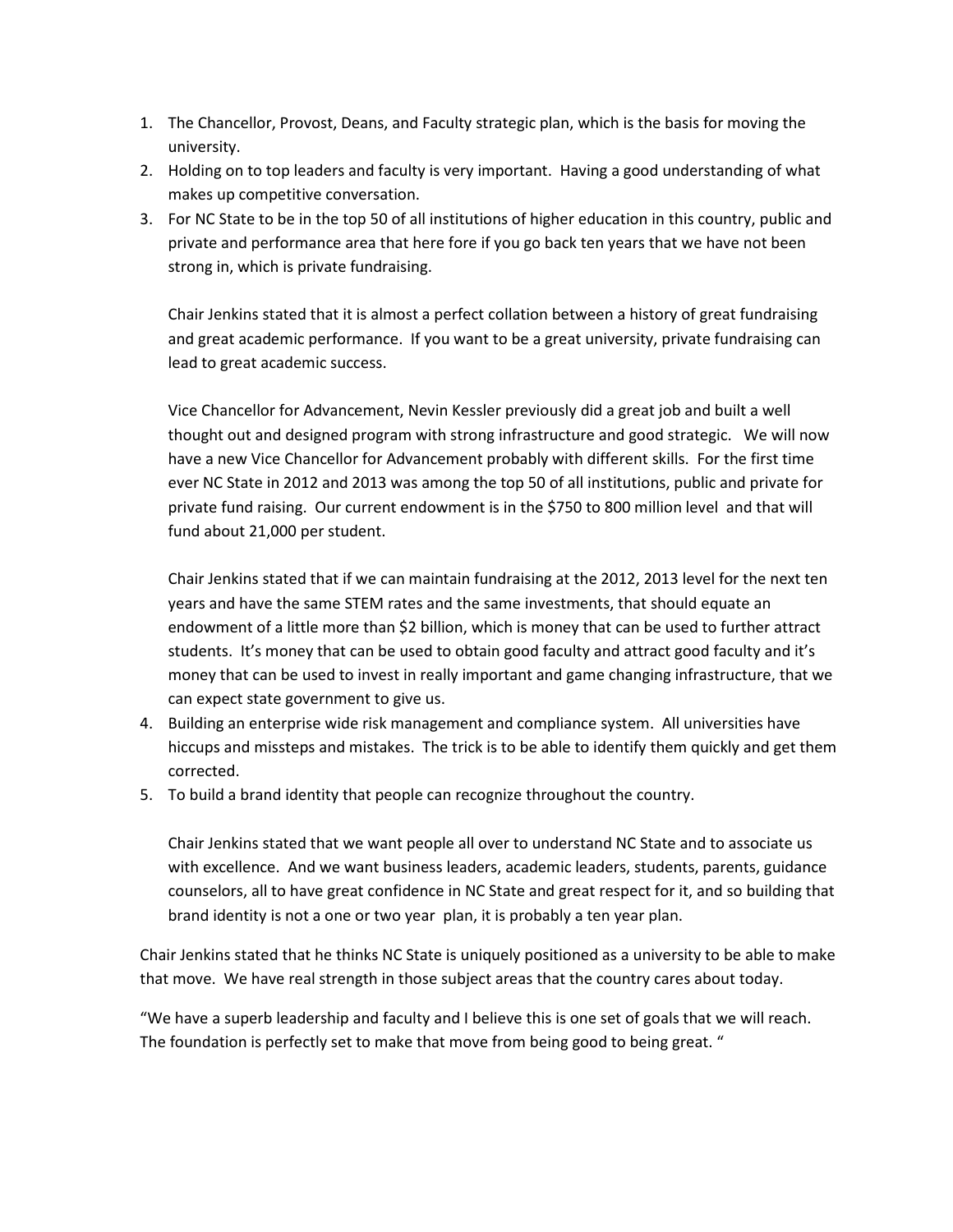Chair Jenkins stated that the work streams that he mentioned are in place now and there is good progress being made on them. He is encouraged that those goals can be met within a seven to ten year period.

### **Questions and Comments**

## *What is the distinction between the Board of Trustees and the Board of Governors?*

Chair Jenkins stated that the Board of Trustees is charged with the responsibility of how things work in the university. Up to a certain point the decision making goes to the Board of Governors.

*Over this ten year period how high would you be comfortable with the tuition going, to be able to achieve some of the goals that the Legislature would not provide the money for?*

Chair Jenkins stated that he has not spent a lot of time thinking about that. He believes that what we are seeing is what we are likely to get for a while. You have to think ahead in terms of it is not going to change a lot and try to be able to plan for a redistribution of the budget round to live within that.

*Chair Zonderman stated that he thinks many of the Board's goals are great. Can you think of other ways in which we as the Faculty Senate can work more with the board to help reach those goals?*

Chair Jenkins stated that he thinks what they are doing is managing change and the great thing about the Chancellor is he's building to manage change, picking the right change and doing it the right place. For the faculty it needs to be the same thing. It needs to be, what do we need to change to be better? How can we be more effective? Do we have all we need? Do we need to recruit more people? Chair Jenkins stated that it can't be a top down where ten people are making all the decisions. He thinks the faculty has to re-craft itself.

*A faculty member stated that he has been here twenty - nine years and to look at the goal, you want to be a top 25 university and a member of AAU. You cannot do that without putting resources in the colleges like CHASS, Management, and Education. You cannot just have top ranked STEM departments and be in the top 25 universities. I would like some assurance from someone in authority that we on this campus matter, that we are important to the mission of this university and not just there to provide a service function to Engineering students.* 

Chair Jenkins stated that he doesn't know enough to assure the faculty member, but he thinks great STEM universities that are nationally known for that work have wonderful Humanity, Liberal Arts, and Design schools and they make better the STEM disciplines. He thinks the university's reputation is likely to be for greatness somewhere around the STEM disciplines.

# **6. Approval of the Minutes, Meeting No. 8, January 7, 2014**

A motion passed to approve the amended minutes.